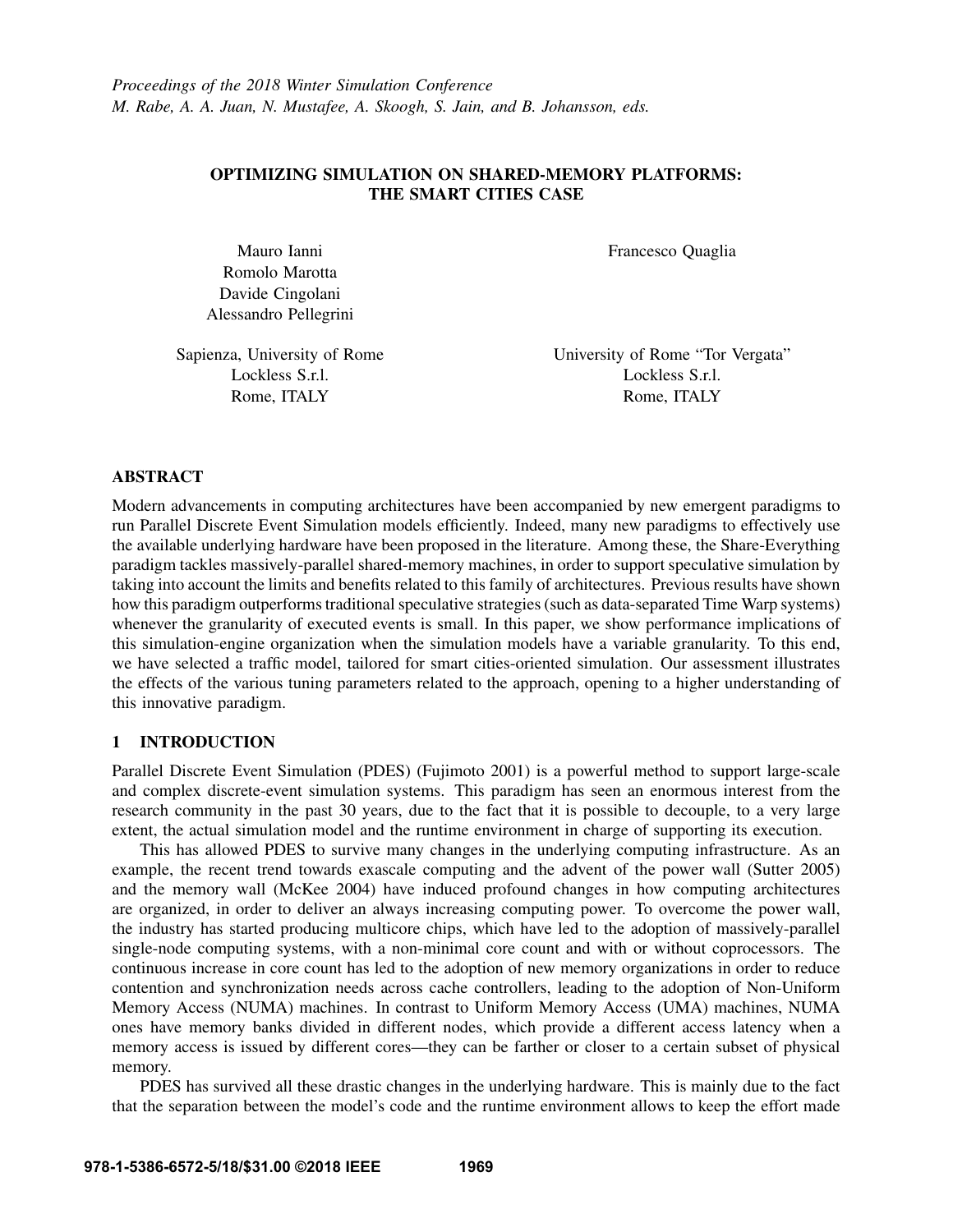into model development, while re-adapting (or re-designing) the underlying runtime environment allows to benefit from new hardware organization.

This has been particularly the case for a well-studied branch of PDES, namely *speculative PDES*, which tries to capture the degree of parallelism of simulation models by relying on optimistic synchronization protocols, such as Time Warp (Jefferson 1985), both on shared-memory and distributed parallel systems. In Time Warp-based optimistic PDES, events are executed independently of their safety, in the hope that "nothing will go wrong". An a-posteriori detection system is able to detect the arise of causality violations, i.e. the receipt of straggler events which cannot be correctly executed anymore because they refer to a previous logical time with respect to the last-executed event. Correctness of the simulation is ensured by the ability of such systems to restore a previous (consistent) simulation state, from which to restart the execution of events. This way of dealing with causality violations has been shown to be quite independent of the lookahead of the simulation, network latency, and other parameters of the model with respect to other optimistic synchronization protocols such as Nicol et al. (1989), making it a fervent research field even after more than 30 years from its initial proposal.

With respect to massively-parallel shared-memory machines, a recent research trend has started to study the so-called *share-everything* processing paradigm. The seminal papers in Hay and Wilsey (2015), Santini et al. (2015), Marotta et al. (2016) show how it is possible, on a multicore shared memory machine, to achieve a non-minimal speedup with respect to more traditional paradigms, when dropping fundamental constraints such as the complete data separation across Logical Processes (LPs). In particular, the work in (Marotta et al. 2016) has shown that it is possible to rely on non-blocking algorithms (Herlihy and Shavit 2011) to let concurrent threads access a single shared priority queue. At the same time, the work in Santini et al. (2015) has highlighted the possibility to rely on a different runtime controller to determine the consistency of events processed speculatively. While the latter work relies on hardware transactional memory to assess the safety of events, this has paved the way to other proposals which rely on pure software solutions to achieve the same result.

All this body of work has given rise to the share-everything paradigm, which has been recently specified in Ianni et al. (2018). This work has shown how it is possible, on a shared-memory machine, to significantly reduce the number of events that are undone in the speculative simulation portion. This has the effect of providing a significantly increased efficiency—under certain circumstances it is as high as 100%—which in turn offers a non-negligible speedup with respect to traditional PDES systems. Moreover, as we will show later, the share-everything PDES paradigm bridges the gap between conservative and speculative simulation, thus providing a new runtime paradigm which allows to exploit the benefits of both execution models. Nevertheless, the assumption which has driven the construction of the share-everything simulation paradigm is that traditional PDES systems are inefficient whenever they have to deal with very fine-grain simulation models. In particular, if the average duration of events is below tens of microseconds, then traditional rollback mechanisms have an overhead so large that it is not paid off.

The goal of this paper is to provide a comprehensive study of the share-everything simulation paradigm, on massively parallel shared-memory machines, by explicitly violating the assumption which drove the definition of the paradigm. Indeed, we rely on a simulation benchmark for smart cities, which offers microsimulation capabilities of traffic jams at the details of a single car in a street. Given the high amount of data to be processed, the duration of events in this case is much larger, on the order of milliseconds. The ultimate goal of this work, therefore, is to study what is the tradeoff between the share-everything and traditional (e.g., data separation-based) PDES systems, with the aim of showing in what cases one approach could be better than the other. This is therefore a fundamental study having in mind the possibility to devise simulation systems which rely on both approaches in a synergistic way, and are capable of switching at runtime from one approach to the other, in an autonomic way.

The remainder of this paper is structured as follows. Section 2 illustrates the rationale behind the shareeverything simulation paradigm. In Section 3, we discuss the technical details behind the reference share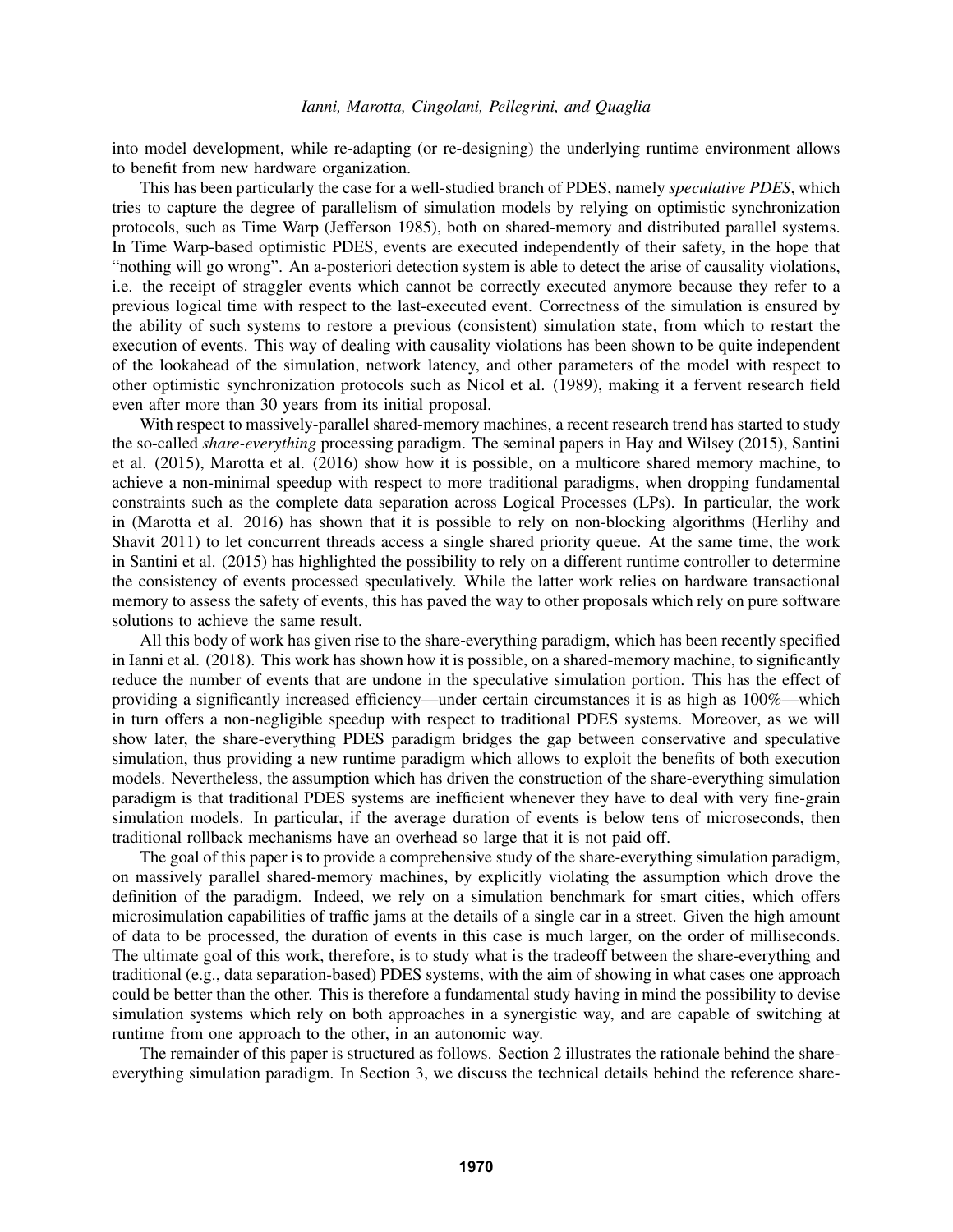everything runtime environment which has been used for the experimental assessment. The comprehensive experimental results are then presented in Section 4. Related work is discussed in Section 5.

# 2 THE SHARE-EVERYTHING PDES PARADIGM

The share-everything PDES paradigm aims at guaranteeing scalability along two orthogonal dimensions in a combined manner, namely: i) wall-clock time coordination across the different Worker Threads (WTs) which carry on the execution of events, and ii) virtual-time coordination across different simulation objects. As for point i), this is achieved by relying on non-blocking algorithms (Marotta et al. 2017; Ianni et al. 2017) which allow concurrent access on a shared event pool, without the need to rely on, e.g., spinlockprotected critical sections. These non-blocking algorithms implement an access strategy to avoid collisions across threads in the access both to the state of the simulation objects—this allow to reduce contention on private simulation states—and to simulation platform's metadata. Technically, the share-everything PDES paradigm is based on the following advanced concurrency ideas:

- non-blocking management of a fully-shared pending-event set that contains both schedule-committed events (those produced by the execution of other events that have been detected to be safe and causally consistent) and non schedule-committed ones (those that are the result of speculative, not yet committed, processing actions), which might need to be (logically) canceled;
- non-blocking dispatching of events to be processed by WTs in order to avoid collision on a same simulation object and so that causal consistency is detected on-the-fly. In this way, it is possible to optimize the way events are actually processed (in terms of configuration of event-undo support).

In this sense, the share-everything speculative PDES paradigm allows to combine on a per-single-event basis both conservative and speculative processing techniques. The generality of this paradigm is also such that restoring a previous non-consistent state can be supported by different methodologies, e.g. traditional state saving and restore (Ianni et al. 2018), reverse scrubbing (Cingolani et al. 2016), or transactional memory (Santini et al. 2015).

Moreover, this paradigm can cope with hard-workload scenarios where there are (sudden) skews in the distribution of the events across simulation objects along virtual time. These skews possibly create relatively short bursts of events to be processed at a subset of the objects, while other objects have no (or few) events to be processed along that same virtual time window. In these scenarios traditional PDES-oriented load balancing approaches, based on medium-term binding between objects and threads, have scarce capability to react to the sudden unbalance that may materialize, which can lead to an increase of the likelihood of wasted computation in case of speculative processing. The share-everything paradigm considers events as fully-shared workload units, thus being able to concentrate the computing power on any burst of events that materializes among subsets of objects. Indeed, WTs can take care of processing any event in these bursts, thus contributing to promptly advance the currently hot portions of the simulation model.

In a way similar to traditional data-partitioned PDES, the share-everything PDES paradigm targets models which are partitioned into different simulation objects, the execution of which is carried out by LPs. LPs are sequential entities which are dispatched when a Worker Thread (WT), triggers the execution of the handler of an event destined to it. Nevertheless, differently from traditional parallel PDES systems, share-everything PDES allows any WT in the system, at any time, to schedule an event destined to any LP in the system. To this end, differently from the traditional speculative Time Warp organization (Jefferson 1985), a single unique event pool is used, to store and extract events targeting all the LPs.

# 3 REFERENCE RUNTIME ENVIRONMENT ORGANIZATION

For a thorough discussion of the architectural details of a reference share-everything simulation platform, we refer the reader to the work in Ianni et al. (2018). We discuss here the most fundamental aspects of the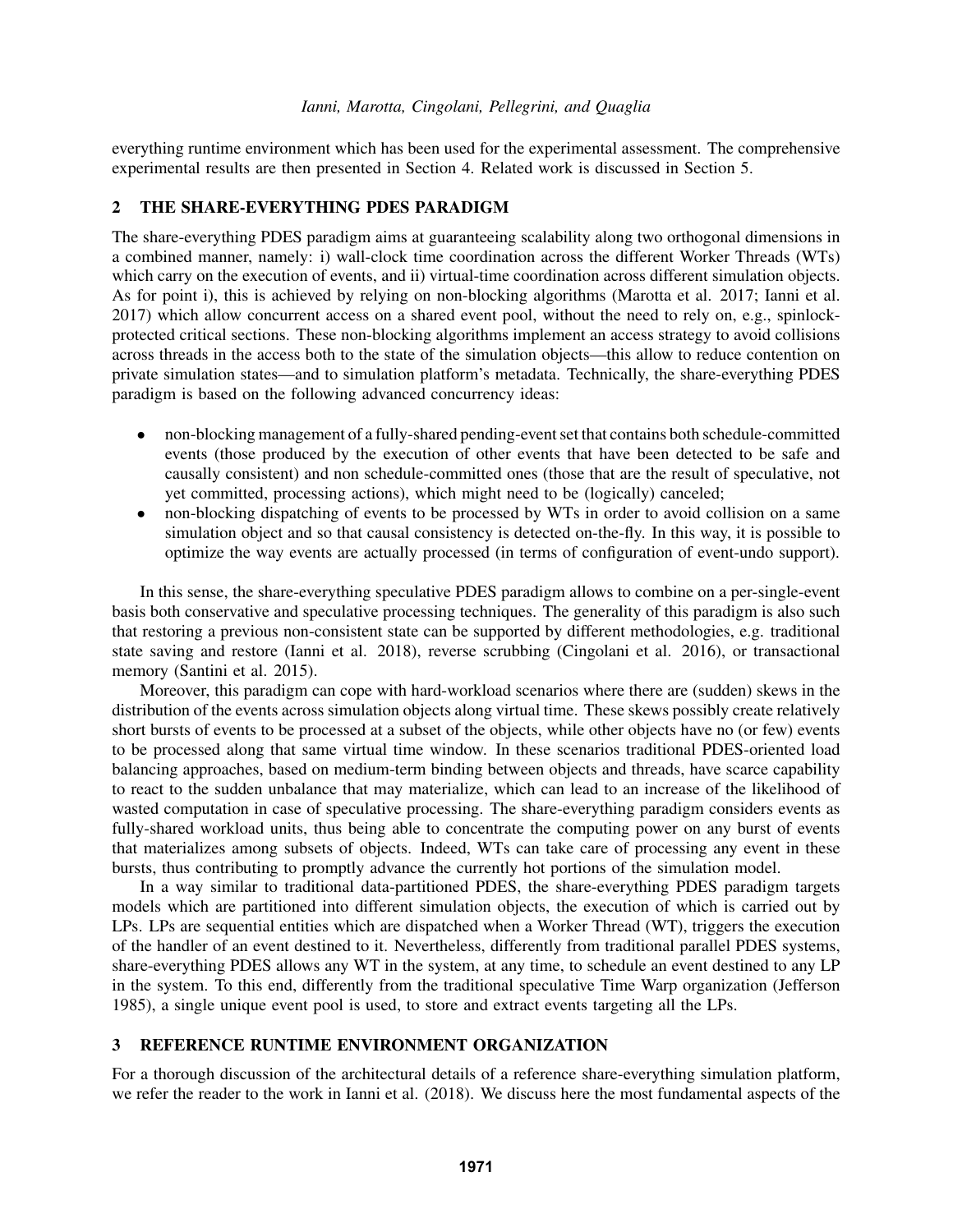reference implementation, for the sake of completeness. There are two main data structures which support share-everything simulation:

- a set of *LP Control Blocks* (LPCBs), used to keep metadata representing the system-level view of the advancement of the LP in simulation time;
- a set of events, maintained into the aforementioned fully-shared unique pool which we refer to as *Scheduling Queue* (SQ).

The SQ is such that the events it contains at any time can belong to three different categories: *unprocessed events*, i.e. events associated to a future part of the speculative execution of the simulation; *uncommitted events*, i.e. events which are already processed but are not yet associated with a stable portion of the simulation trajectory; *canceled events*, namely events which have been annihilated by the reception of an antimessage, but are still to be removed from the queue—SQ is subject to *lazy cancellation* of annihilated events for performance reasons.

At first approximation, the main execution loop carried out by all the WTs consists in: i) fetching some event to be processed from the SQ; ii) performing a rollback of the target LP, if required; iii) executing the event; iv) updating the LPCB; v) inserting newly-generated events into the SQ.

As for point i), the fetch operation is based on a try-lock on the target LP. Hence, no WT will ever fetch an event bound to an LP that is currently locked for execution by some other WT. Overall, no mutual block among WTs will ever occur in the attempt to access the same LP, since the WT that will experience a failure of its try-lock operation will simply go ahead scanning the event pool in order to take an event destined to some other LP. This also guarantees isolation of WTs' accesses to a given LPCB and to the corresponding simulation object state, in both forward and rollback mode. All other operations to access the SQ rely on non-blocking algorithms.

Each LPCB keeps metadata needed by the simulation engine to detect any relevant runtime condition related to the LP, including its involvement in causality errors. Among the fundamental metadata used to support share-everything simulation we find:

- bound, namely a pointer to the last correctly executed event in the not-yet-committed part of the simulation. This pointer allows to perform a fast extraction of the next event to be processed by any WT in the system, and to detect whether a causal inconsistency is being faced due to a straggler message being received.
- epoch, which keeps track of the total number of rollback operations the LP has experienced. This value is used in order to implement lazy cancellation of events annihilated by antimessages. Indeed, events are tagged with the epoch number in which they were generated: if a LP is living in a new epoch, after a rollback, this information implicitly tells what messages should be discarded due to the fact that the sender LP is now following a different path in the simulation trajectory.
- local queue, i.e. a parallel view on the events kept by SQ which allows to navigate through events which have already been processed. This view allows to effectively perform state reconstruction, which is supported in the share-everything PDES paradigm by means of checkpointing and coasting forward.
- An LP lock, which is used to implement the try-lock strategy described before.

Given that, thanks to the try-lock mechanism, two events destined to the same LP cannot be concurrently processed by WTs, we can exploit the lookahead (LA) of the simulation model to compute safety of whatever event to be processed (or being processed) according to the following expression:

$$
is\,\mathcal{A}fe(e) = (e.\,\mathsf{ts} \in [GVT, GVT + LA) \ \land \ \nexists \ e': \ e.\mathsf{1p} = e'.\mathsf{1p} \ \land \ e'.\,\mathsf{ts} < e.\,\mathsf{ts}).\tag{1}
$$

Equation (1) tells that if an event  $e$  is not safe and it is speculatively processed, its execution might be undone due to the arrival of a straggler message destined to the same LP. However, in such a scenario, the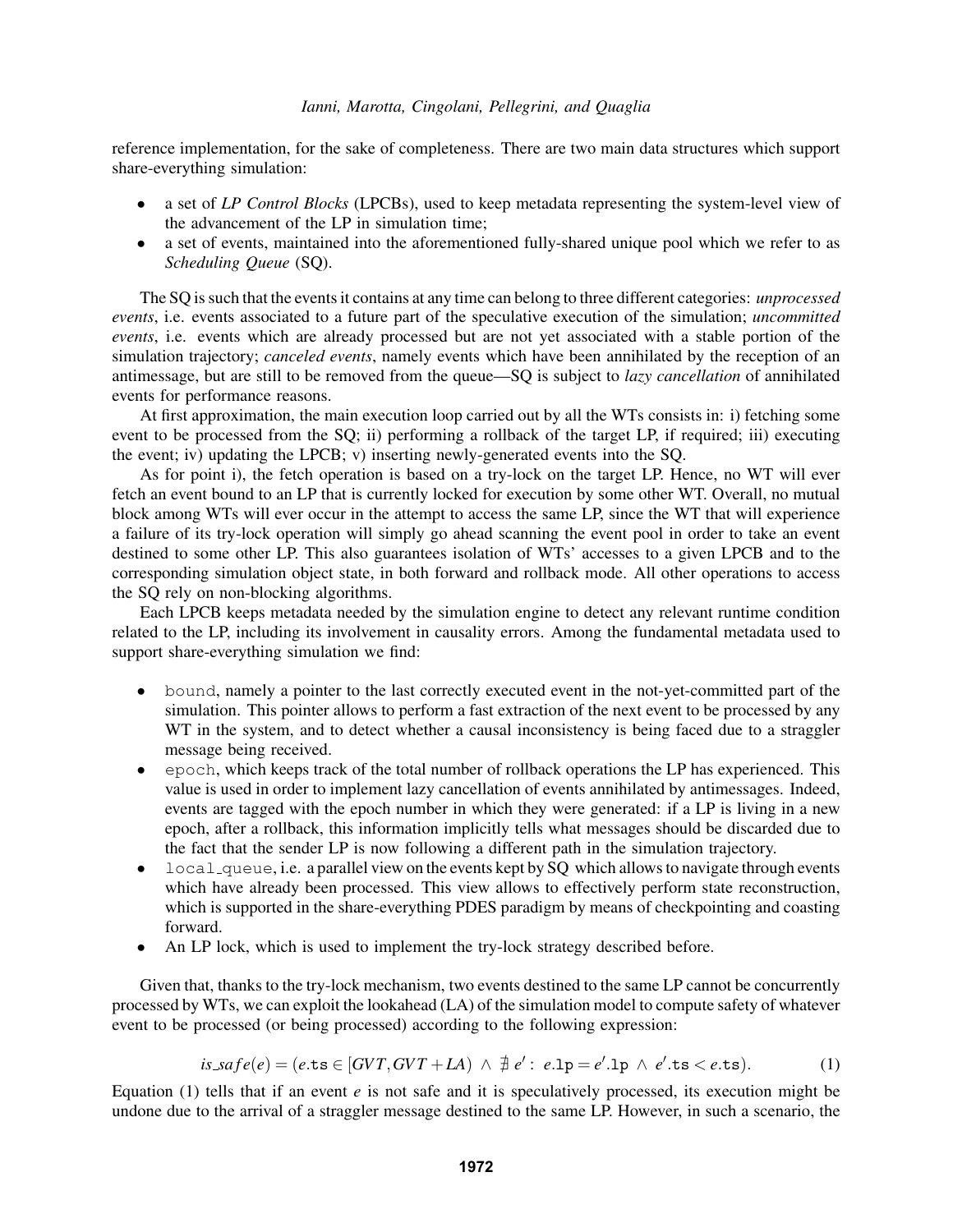event *e* could be still *valid*, meaning that it must appear along some timeline of the destination LP. On the other hand, if the event was generated by some other event that is undone, the former becomes *invalid*. In fact, it should never appear in the final timeline of the destination LP—in classical Time Warp these are events canceled by their corresponding anti-events.

As for the safety, a particular event *e* is detected to be invalid at a given point in wall-clock time by checking whether its generating event *p* is also currently valid and if the execution of *p* that generated *e* has not been undone.

The SQ is a conflict-resilient lock-free priority queue (Marotta et al. 2017) that sorts events on the basis of their timestamps. At a logical level, such a queue can be abstracted as a generic non-blocking ordered linked list like the one proposed by Harris (2001)—although being much more efficient thanks to its multi-bucket organization leading to amortized constant-time access. SQ exposes an API composed of several different functions:

- ENQUEUE, which allows to store a new event in timestamp order.
- GETMIN, which retrieves a pointer to the event with the smallest timestamp which is still linked to the queue
- GETNEXT, which retrieves the pointer to the event which immediately follows in virtual time the one identified by its input argument.
- UNLINK, which allows to disconnect any node from the queue.

The share-everything PDES platform implements a FETCH operation relying on this API. It returns in a non-blocking mode a to-be-processed event associated with some LP not currently locked by any WT. Indeed, before returning an event *e*, a WT executing a FETCH executes a try-lock operation on the target LP. If this operation fails, the WT slides to the next event in the queue via a GETNEXT. This is done until a try-lock on the LP targeted by some event, encountered along the queue, executes successfully.

In the main simulation loop, a call to the FETCH procedure is executed to retrieve from the SQ an event to be handled (processed or undone/retracted), which is destined to an LP not currently in charge of another WT. The FETCH procedure returns to the caller WT a pointer to the event to be handled, and the indication of whether the event is safe and/or valid.

Regardless the retrieved event's current state, the WT checks whether its timestamp is smaller than the LP's LVT by checking the event pointed by bound. In the positive case, a ROLLBACK is triggered in order to bring back the LP's state to a consistent snapshot.

Event processing starts by updating the event's epoch with that of the LP, to represent its current incarnation within the LP's timeline. New events possibly produced during the execution are stored in a local buffer, flashed to the SQ at the end of the event's execution. At this point, to complete event processing, the event is atomically set as executed, and the LP's bound is updated so as to point to the current event.

At the end of the main loop, housekeeping operations take place. Their goal is to reclaim memory associated with no longer needed event buffers and checkpoints. Similarly, at this point, simulation termination might take place, depending on the actual termination condition which is specified by the model (e.g., related to a certain simulation time being reached, or some property of the simulation state being met).

## 4 EXPERIMENTAL ASSESSMENT

As mentioned before, the goal of the experimental assessment provided in this paper is to show the behaviour of the share-everything PDES paradigm when dealing with simulation models which require a non-minimal amount of CPU time in order to process events, and which rely on imbalanced message-exchange topology. Indeed, the share-everything paradigm has been devised with small granularity events in mind. Nevertheless, the effectiveness of this paradigm in previous applications shown in the literature, such as in (Ianni et al.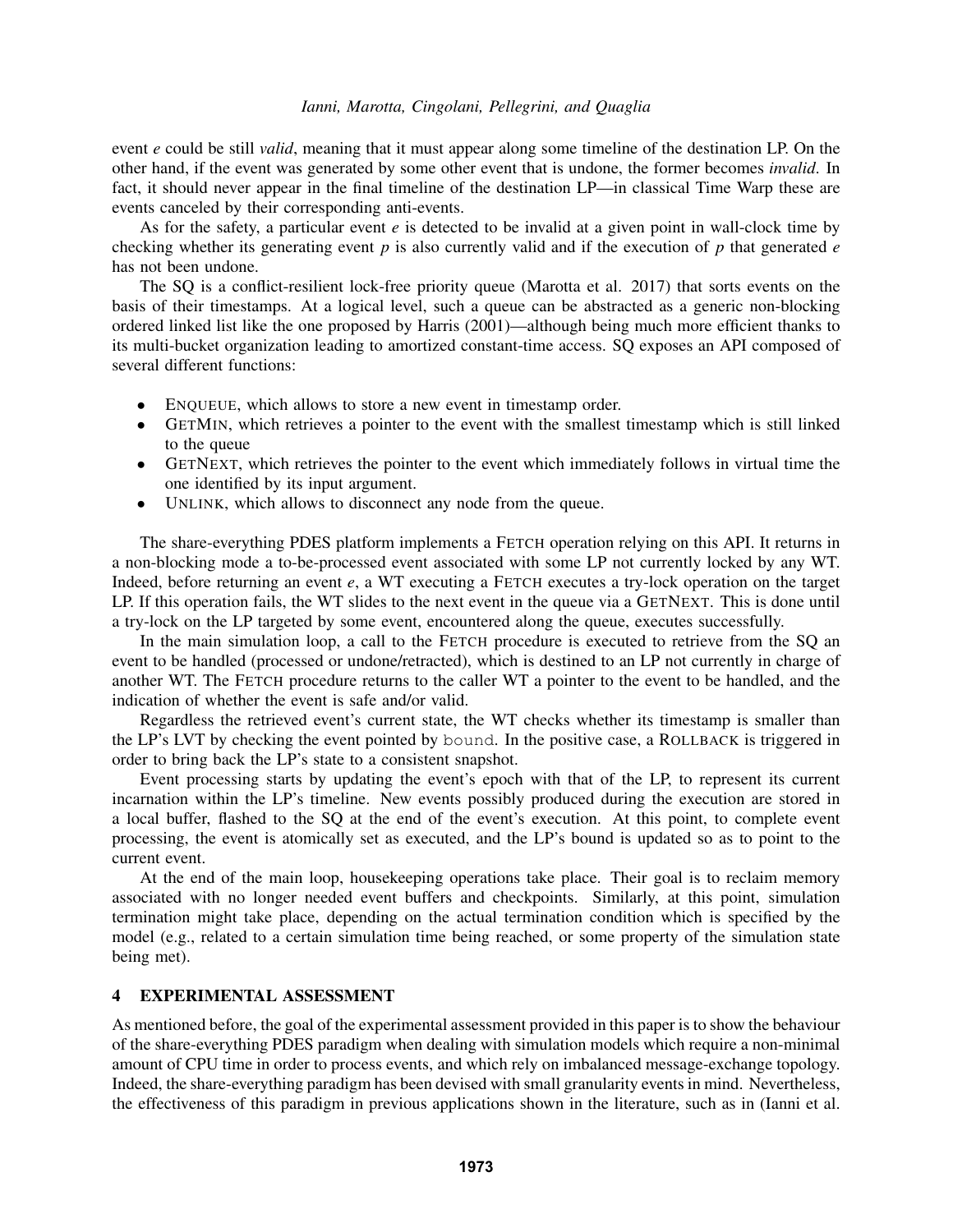2018) suggested that it can be effectively exploited also in scenarios which a much coarser grain event granularity.

To perform this specific assessment, we have relied on the *traffic* simulation model. This is a vehicular mobility model which has already been extensively used to assess the performance of traditional PDES systems—see, e.g., Vitali et al. (2012). This simulation model has been developed to perform simulations for infrastructure planning in the context of smart cities. This specific kind of what-if analysis is such that it allows to determine beforehand whether a certain part of a road network is suitable to manage large to intensive amounts of traffic.

The traffic model simulates any road network topology at the granularity of a single car. The topology of the road network to be studied can be specified in a configuration file as a generic graph. Nodes represent junctions in the network, while edges represent actual roads.

In this experimental assessment, we have configured the traffic model so as to simulate the entire Italian highway system (islands excluded, to have a fully-connected graph). Every node is described in terms of car interarrival time and car leaving probability (therefore describing its load), while edges are described in terms of their length. Every LP handles the simulation of a node or a portion of a segment, the length of which depends on the total highway's length and the number of available LPs.

Cars enter the system according to an Erlang probability distribution, with a mean interarrival time specified (for each node) in the topology configuration file. They can join the highway starting from cities/junctions only, and are later directed towards highway segments with a uniform probability. Whenever a car is received, it is enquequed in the LP's list of traversing cars, and its speed (for the particular LP it is entering in) is determined according to a Gaussian probability distribution, the mean and the variance of which is specified at startup time. Then, the model computes the time the car will need to traverse the road segment, adding traffic slowdowns which are again computed according to a Gaussian distribution. In particular, the probability of finding a traffic jam is a function of the number of cars which are currently passing through the road segment.

Accidents are derived according to a probability function as well. In particular, they are more likely to occur when the amount of cars traversing an LP is about half of the cars which can be hosted altogether. In fact, if few cars are in, accidents are less frequent, while if there are many, the traffic factor produces a speed slowdown, entailing the probability of an accident to occur to be reduced. Therefore, the model discretizes a Normal distribution, computing the Cumulative Density Function in a contour defined as *cars in the node*  $\pm \frac{1}{2}$  $\frac{1}{2}$ , having as the mean half of the total number of cars which are at the current moment in the system, and as variance a factor which can be specified at startup. The total number of cars which can be hosted by an LP is computed according to the actual length of the simulated road, which is determined when the model is initialized. When an accident occurs, the cars are not allowed to leave the LP, until the road is freed. The duration of an accident phase is determined according to a Gaussian distribution, again parameterizable at startup.

#### 4.1 Experimental Results

All the tests shown in this paper have been run on a 32-core HP ProLiant machine running Linux (kernel 3.2) equipped with 64 GB of RAM. The number of WTs running within the PDES platform has been varied from 1 to 32, just in order to perform a scalability study. The used implementation of the used share-everything simulation engine can be found online at the official github repository.

The topology which we have used to configure the traffic model represents the whole Italian highway network (islands excluded) on less than 200 LPs. While this could appear as a small simulation, we note that the small number of LPs involved in the simulation is an actual worst-case scenario for the share-everything PDES paradigm. Indeed, this configuration shows a very high degree of parallelism, which therefore exacerbates the likelihood that a try-lock operation on an LP will fail. In this sense, the probability that a WT has to scan through the pending-event set (by means of the GETNEXT operation) to pick an event which can be actually executed is non-minimal. Average speed has been set to 110 Km/h, with a variance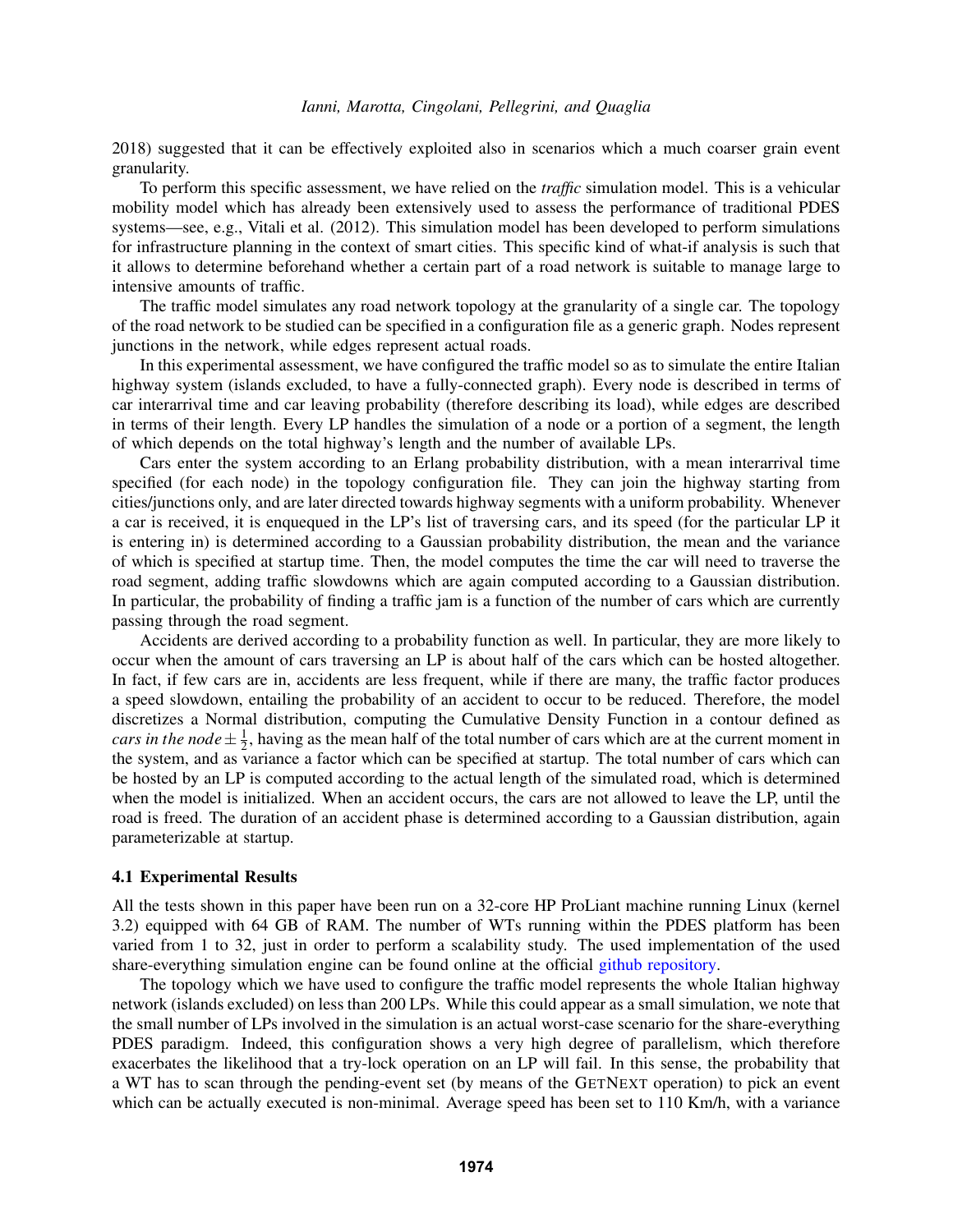of 20 Km/h, and accident durations have been set to 1 hour, with 30 minutes variance. The topology and the variance in car speed is such that the overall amount of work destined to some LPs is much higher than others, in terms of distribution of events to be processed along the pending-event set.

Moreover, each LP is in charge of executing coarse-grain events. Indeed, the simulation model has a very precise accuracy, such that each single car is explicitly modeled and managed. In this sense, each LP, when running an event, has to deal with a non-minimal amount of data structures. Indeed, the statistics associated with each car (e.g., its speed, whether it is involved in an accident, whether it is stopping in a filling station or at a lay-by) are recomputed while processing any event in the system.

Some LPs have to deal with thousands of cars, while others have to deal with just tens. Overall, this creates an imbalanced execution time of events which could generate skews of events, that can be effectively handled by the share-everything PDES paradigm. At the same time, events have an average granularity of up to 2 milliseconds, while the share-everything paradigm has been initially conceived for a granularity of the order of tens of microseconds. Therefore, this setup allows us to stress test the share-everything PDES paradigm.

The topology which has been used to configure the traffic benchmark shows runtime dynamics of the model which can be regarded of a bad case for share-everything PDES systems as: i) the number of cross-LP events is very high (almost half of the overall generated events is a cross-LP one); ii) these cross-LP events are simultaneous events, stressing the tie-breaking facilities of the share-everything PDES systems; iii) the event granularity is extremely variable, ranging from tens of nanoseconds to 2 milliseconds.

In our assessment we have conducted two families of experiments. One relies on 137 LPs, with the LPs representing an edge in the road graph associated with different road lengths (ranging from tens to hundreds of kilometers). Due to the single car granularity of the model, this configuration is such that LPs managing longer road segments have a larger amount of work to be carried out during the execution of simulation events, thus making it a quite imbalanced scenario—we refer to this setup as Imbalanced Topology (IBT) in the plots. The second family of experiments still simulates the whole road topology, yet longer roads are split over multiple LPs, in such a way that each LP manages a similarly long piece of road. This creates a more balanced setup—we refer to it as Balanced Topology (BT) in the plots. Both families of experiments are such that each car in the system is configured so as to travel an average distance of around 100 Km. This ensures that the amount of cross-LP messages is non minimal, due to the nature of the topology in which the average length of a segment is of the order of 25 Km.

For both families of experiments we have varied the interarrival time  $\tau$  of cars entering the highway to an average value of 3 to 10 seconds of simulation time. This is compliant with scenarios of medium to high load of the highway national system. The overall average event granularity for the different configurations are reported in Table 1, which shows that we range from a medium to a large granularity. For each family of experiments we report the overall simulation throughput, the duration of the fetch phase (which is an indication of the contention on the platform level metadata), and the total number of rollback operations. Three different configurations of the share-everything PDES platform are evaluated. They are associated with different levels of speculation implemented on top of the shared queue, referred to as SPEC0, SPEC1, and SPEC2. In SPEC0, we significantly limit the degree of speculation by avoiding to pick for execution events which belong to LPs which are either blocked, or which have processed events which are not yet safe. On the other hand, in SPEC1, once the try-lock operation on a certain LP fails, the WT will never attempt to perform such operation on different events bound to the same LP until an event is executed. This reduces the probability that an out of order event is executed at an LP. Finally, SPEC2 always executes the try-lock operation on all LPs, regardless of what happened before, while scanning SQ. This increases the likelihood that an event is picked for execution early, but increases the probability that it is causally-dependent on a previous event which has not yet been processed.

Experimental results for the configuration with  $\tau = 3$  are shown in Figures 1 and 2. By the results, we observe that the speculativity level SPEC2 does not pay off. This is related to the fact that the number of incorrectly executed events is higher, producing a total number of rollback operations which is almost 10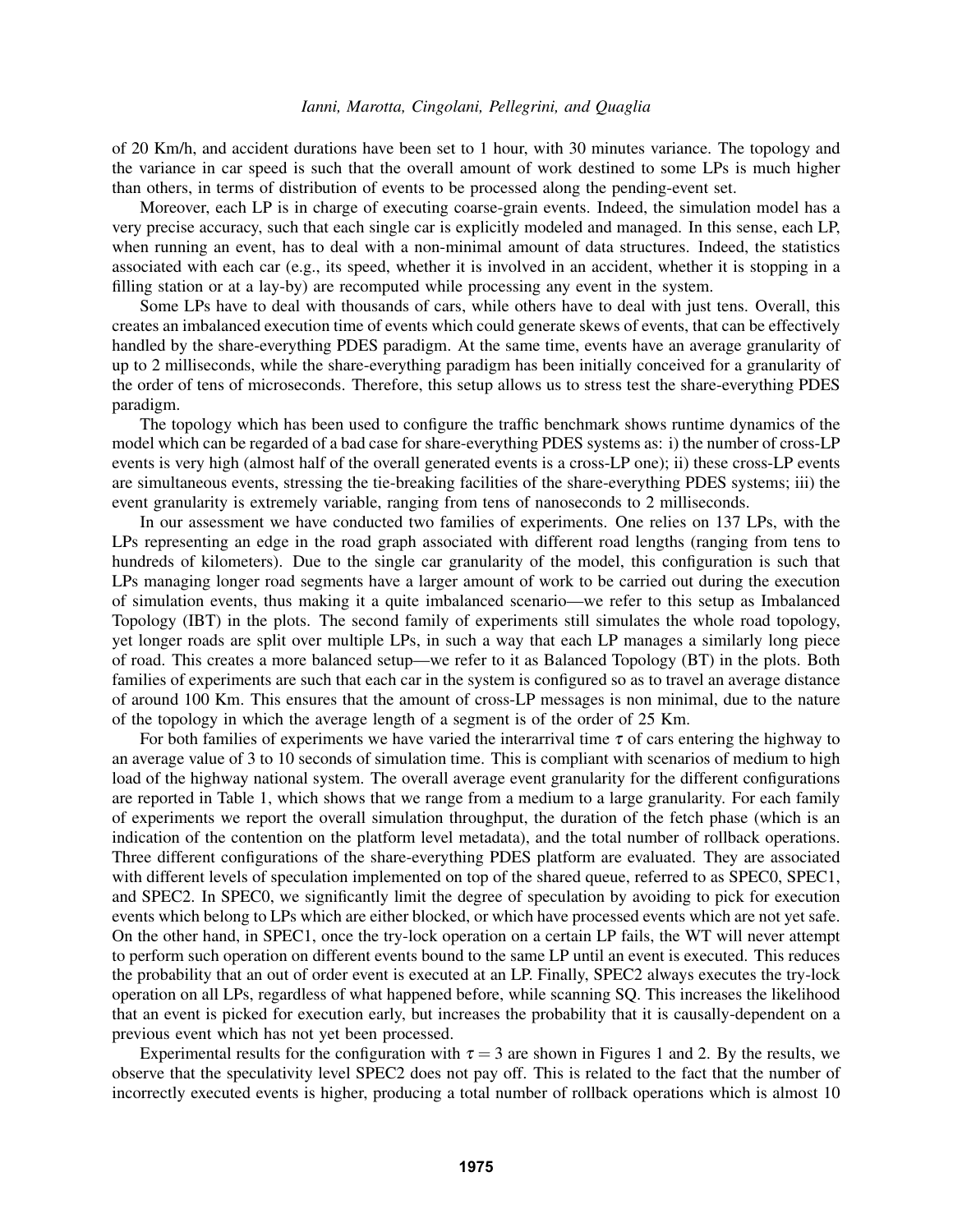Table 1: Average Event Duration.

| TRT                    | -BT                        |
|------------------------|----------------------------|
| $\tau = 3$ 1.5 ms 2 ms |                            |
|                        | $\tau = 10$ 0.1 ms 0.15 ms |

times larger. The rollback operation in the used share-everything platform requires taking a large number of locks on the involved LPs. In turn, this entails that the number of try-lock operations which fail at different concurrent WTs is non-minimal. This generates a longer duration of the fetch phase. We note that if the fetch phase is longer, some WTs are picking event much farther in the simulation time. This increases again the likelihood that the picked event is not causally consistent, thus generating a waterfall effect in the rollback pattern. The SPEC1 configuration, on the other hand, is more tailored to selecting for execution causally-consistent events. This strategy shows a simulation throughput which grows up to 8 concurrent threads. When the number of threads is higher than 8, due to the reduced number of LPs involved in the simulation, the degree of parallelism of the simulation run is higher. In this case, the incidence of rollbacks increases, as in traditional PDES systems. Nevertheless, the try-lock-based strategy is such that the overall throughput of the simulation is not degraded significantly. By comparing the number in Table 1, we note that the IBT configuration with  $\tau = 3$  is the one with the higher event granularity. Therefore, the experimental results in Figure 1 confirm the intuition that the share-everything simulation paradigm can be effective also when dealing with events whose duration is non-negligible. The results in Figure 3 are an additional confirmation of the effectiveness of the share-everything paradigm when events have a small-to-medium duration—here, the average granularity is 0.05 ms. SPEC0 suffers from problems of both SPEC1 and SPEC2, and this is why it always exhibits a bad performance.

The results in Figures 3 and 4 are related to the balanced case. They again confirm the rationale behind the share everything paradigm. Indeed, when the event granularity is even higher (1.5 ms), a too high degree of parallelism (e.g., when running 137 LPs on top of 32 WTs), starts to produce a reduction in the simulation throughput, in all SPEC configurations. This is due to the fact that when events are very large, the fetch duration phase becomes the bottleneck of the system. We remind that the fetch phase is one of the fundamental building blocks to devise a non-blocking access to the shared event pool. This execution pattern creates once again a waterfall effect on the number of rollback operations which are executed.

## 5 RELATED WORK

The share-everything simulation paradigm targets shared-memory machines. This topic has been addressed by several works to meet various objectives. In Swenson and Riley (2012), Vitali et al. (2012), Wang et al. (2014), Wang et al. (2015) the authors provide solutions to reshuffle traditional-style PDES systems, making them more suited for shared-memory platforms. Few solutions optimize the architecture of the communication facilities across the threads. Other solutions take advantage of the possibility for any thread to promptly access the state of any simulation object and of its event queue when a rebinding between objects and threads is needed—for load balancing. In some cases, interference from external workload is also considered in the rebinding. Conversely, share-everything considers single events as work units to dispatch to any WT.

The works in Chen et al. (2011), Pellegrini et al. (2016), Pellegrini and Quaglia (2014) rely on shared memory for to allow information sharing across simulation objects. This is done by means of transactional memory, software instrumentation or operating system facilities. However, these proposals are still bound to the traditional PDES paradigm. In fact, they have been integrated into environments that still rely on workload partitioning across WTs, rather than fine-grain sharing of individual work units.

Providing event-pool data structures enabling concurrent accesses has been addressed in Ayani (1990), which proposes an approach based on fine-grain locking of a sub-portion of the data structure upon performing an operation. However, the intrinsic scalability limitations of locking still lead this proposal to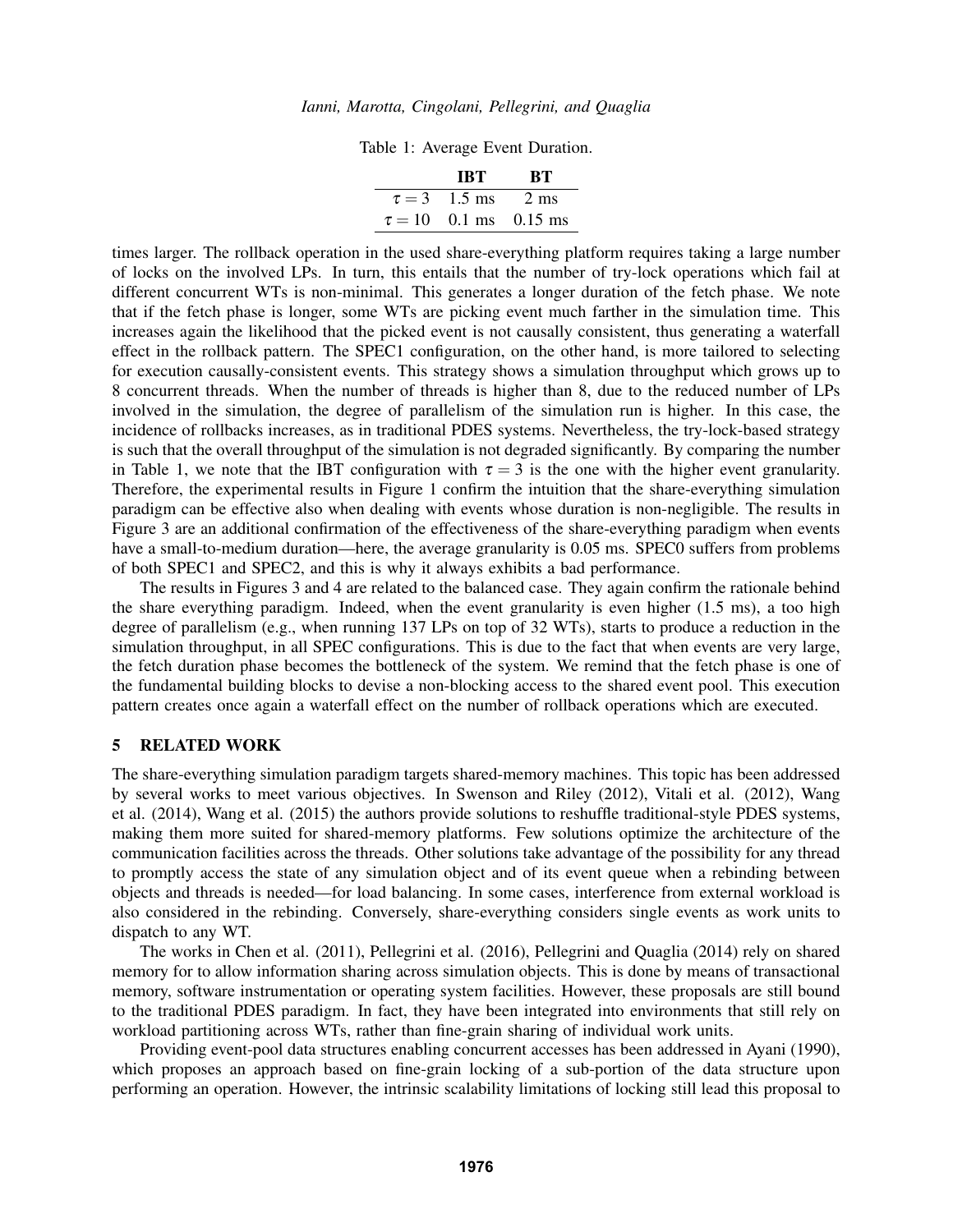

Figure 1: Experimental Results:  $\tau = 3$ , IBT.



Figure 2: Experimental Results:  $\tau = 3$ , BT.



Figure 3: Experimental Results:  $\tau = 10$ , IBT.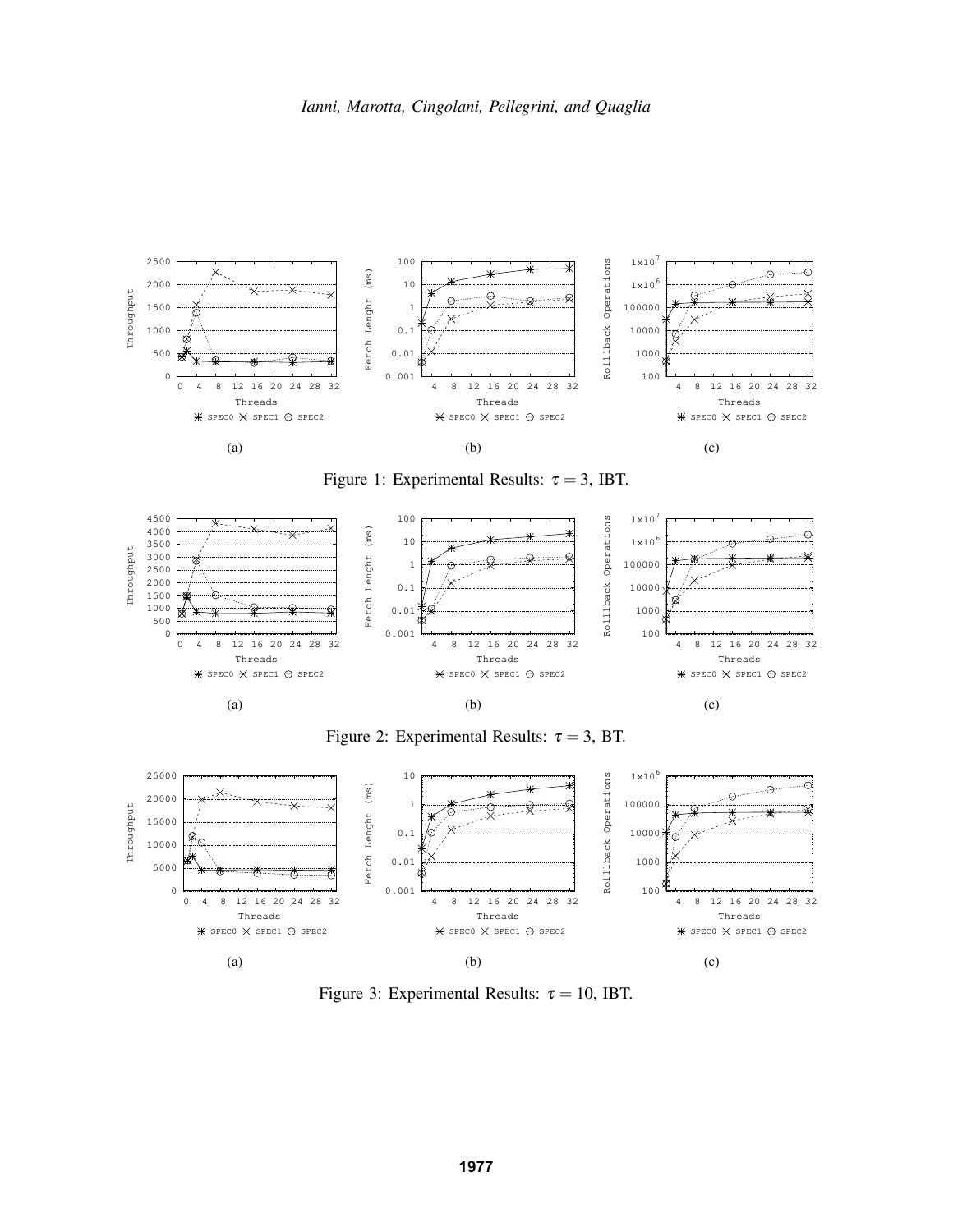

Figure 4: Experimental Results:  $\tau = 10$ , BT.

be not suited for large levels of parallelism, as also shown in Rönngren and Ayani (1997). Share-everything relies on non-blocking algorithms, which have been shown to be much more prone to scalability.

Non-blocking operations on event pools have also been studied in Gupta and Wilsey (2014), which presents a variation of the Ladder Queue where the elements are at any time bound to the correct bucket, which is an unordered list. The extraction from an unordered bucket returns the first available element, which does not necessarily correspond to the one with the minimum timestamp. This proposal is intrinsically tailored for PDES systems relying on speculative processing, where unordered extractions leading to causal inconsistencies within the simulation model trajectory are reversed (in terms of their effects on the simulation model trajectory) via rollback mechanisms. In our proposal we guarantee the ordering of the events in the shared pool, which allows us to put in place the smart combination of conservative (say safe) and speculative processing at the level of each individual event—also thanks to the explicit exploitation of the lookahead in the simulation model—thus enabling the optimization of the rollback support, an aspect that is not considered in Gupta and Wilsey (2014).

The recent proposal in Hay and Wilsey (2015) explores the idea of managing concurrent accesses to a shared pool by relying on Hardware Transactional Memory (HTM) support. Insertions and extractions are performed as HTM-based transactions, hence in non-blocking mode. However, the level of scalability of this approach is limited by the level of parallelism in the underlying HTM-equipped machine, which nowadays is relatively small. Also, HTM-based transactions can abort for several reasons, not necessarily related to conflicting concurrent accesses to a same portion of the data structure. As an example, they can abort because of conflicting accesses to the same cache line by multiple CPU-cores, which might be adverse to PDES models with, e.g., very large event pools. Share-everything PDES does not require special hardware support, thus fully eliminating the secondary effects caused by, e.g., HTM limitations on the abort rate of the operations.

#### 6 CONCLUSIONS AND FUTURE WORK

We have conducted an experimental assessment of a simulation platform built according to the shareeverything PDES paradigm devised for massively-parallel simulation systems. We have used the traffic simulation model, which is tailored to car-accurate simulations for smart cities environments.

The experimental results have shown that share-everything PDES can be effective also when dealing with events whose duration is non-minimal. As soon as the event's granularity becomes too large, the bottleneck has been identified in the fetch phase of the considered scheduling approach. These results allow to settle future work directions towards the design and implementation of different scheduling policies for share-everything PDES systems, and give an indication of what could be the trade-off for the integration of traditional PDES systems and share-everything systems.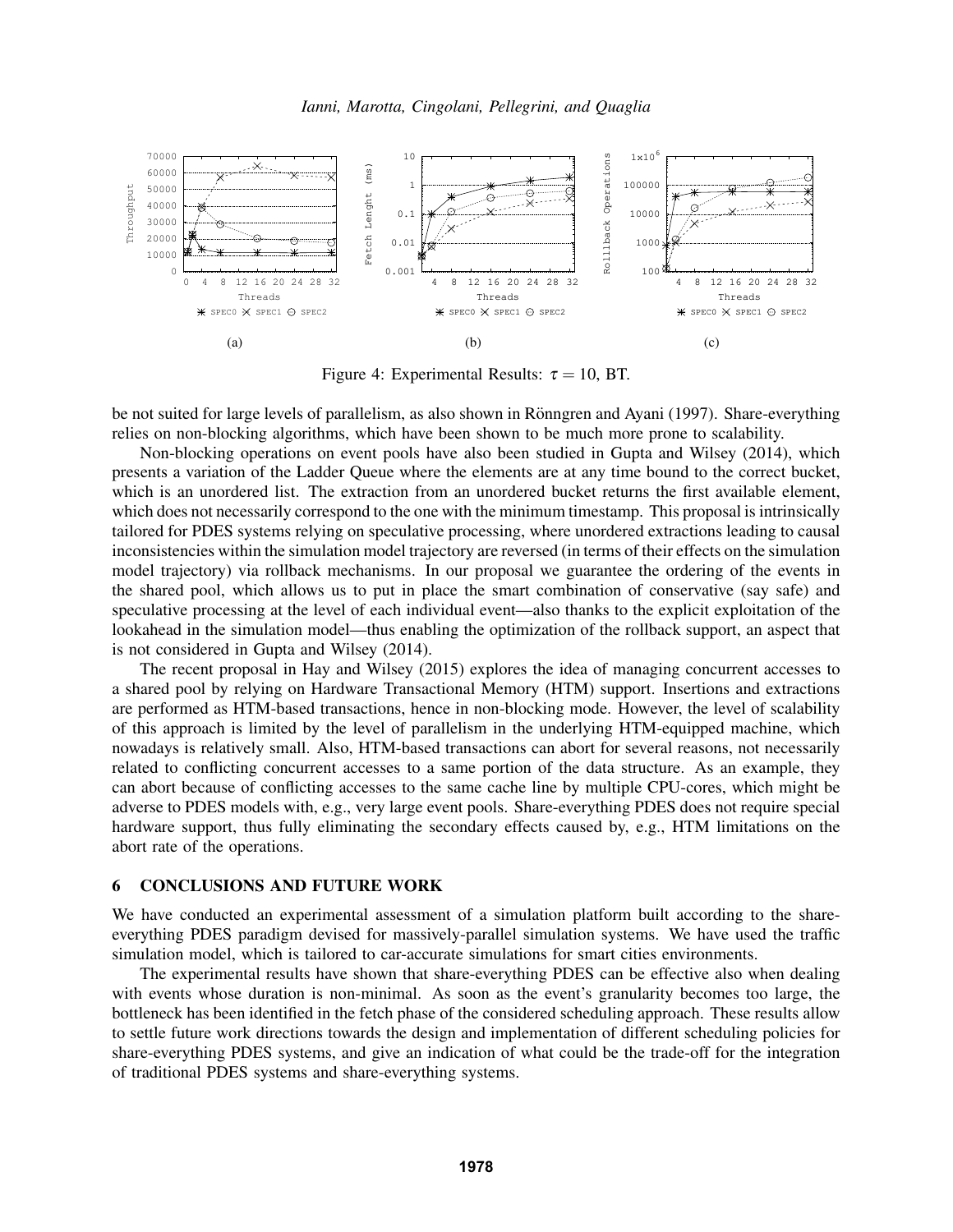#### **REFERENCES**

- Ayani, R. 1990. "LR-Algorithm: Concurrent Operations on Priority Queues". In *Proceedings of the 2nd IEEE Symposium on Parallel and Distributed Processing*, SPDP, 22–25. Dallas, TX, USA: IEEE Computer Society.
- Chen, L.-l., Y.-s. Lu, Y.-P. Yao, S.-l. Peng, and L.-d. Wu. 2011. "A Well-Balanced Time Warp System on Multi-Core Environments". In *Proceedings of the 2011 IEEE Workshop on Principles of Advanced and Distributed Simulation*, PADS, 1–9: IEEE Computer Society.
- Cingolani, D., M. Ianni, A. Pellegrini, and F. Quaglia. 2016. "Mixing Hardware and Software Reversibility for Speculative Parallel Discrete Event Simulation". In *Lecture Notes in Computer Science*, Volume 9720, 137–152.
- Fujimoto, R. M. 2001. "Parallel Simulation: Parallel and Distributed Simulation Systems". In *Proceedings of the 2001 Winter Simulation Conference*, edited by B. A. Peters et al., 147–157. Piscataway, New Jersey: IEEE.
- Gupta, S., and P. A. Wilsey. 2014. "Lock-Free Pending Event Set Management in Time Warp". In *Proceedings of the 2014 ACM/SIGSIM Conference on Principles of Advanced Discrete Simulation*, PADS, 15–26: ACM Press.
- Harris, T. 2001. "A Pragmatic Implementation of Non-blocking Linked-Lists". In *Distributed Computing*, edited by J. Welch, Volume 2180, 300–314. Springer Berlin/Heidelberg.
- Hay, J., and P. A. Wilsey. 2015. "Experiments with Hardware-Based Transactional Memory in Parallel Simulation". In *Proceedings of the 2015 ACM/SIGSIM Conference on Principles of Advanced Discrete Simulation*, PADS, 75–86: ACM Press.
- Herlihy, M., and N. Shavit. 2011. "On the Nature of Progress". In *Lecture Notes in Computer Science (including subseries Lecture Notes in Artificial Intelligence and Lecture Notes in Bioinformatics)*, Volume 7109 LNCS, 313–328.
- Ianni, M., R. Marotta, D. Cingolani, A. Pellegrini, and F. Quaglia. 2018. "The Ultimate Share-Everything PDES System". In *2018 ACM SIGSIM Conference on Principles of Advanced Discrete Simulation*, 73–84.
- Ianni, M., R. Marotta, A. Pellegrini, and F. Quaglia. 2017. "Towards a Fully Non-Blocking Share-Everything PDES Platform". In *Proceedings of the 2017 IEEE/ACM 21st International Symposium on Distributed Simulation and Real Time Applications, DS-RT 2017*.
- Jefferson, D. R. 1985. "Virtual Time". *ACM Transactions on Programming Languages and System* 7(3):404– 425.
- Marotta, R., M. Ianni, A. Pellegrini, and F. Quaglia. 2016. "A Non-Blocking Priority Queue for the Pending Event Set". In *Proceedings of the 9th ICST Conference of Simulation Tools and Techniques*, (SIMUTools), 46–55: ICST.
- Marotta, R., M. Ianni, A. Pellegrini, and F. Quaglia. 2017. "A Conflict-Resilient Lock-Free Calendar Queue for Scalable Share-Everything PDES Platforms". In *Proceedings of the 2017 ACM SIGSIM Conference on Principles of Advanced Discrete Simulation*, 15–26. ACM Press.
- McKee, S. a. 2004. "Reflections on the Memory Wall". *Proceedings of the First Conference on Computing Frontiers*, 162: ACM Press.
- Nicol, D. M., C. C. Michael, and P. Inouye. 1989. "Efficient Aggregation of Multiple PLs in Distributed Memory Parallel Simulations". In *Proceedings of the 1989 Winter Simulation Conference*, edited by E. A. MacNair et al., 680–685. New York, NY: ACM Press.
- Pellegrini, A., and F. Quaglia. 2014. "Transparent Multi-Core Speculative Parallelization of DES Models with Event and Cross-State Dependencies". In *Proceedings of the 2014 ACM SIGSIM Conference on Principles of Advanced Discrete Simulation*, PADS, 105–116: ACM Press.
- Pellegrini, A., S. Peluso, F. Quaglia, and R. Vitali. 2016, apr. "Transparent Speculative Parallelization of Discrete Event Simulation Applications using Global Variables". *International Journal of Parallel Programming*. 44(6):1200–1247: Springer Verlag.